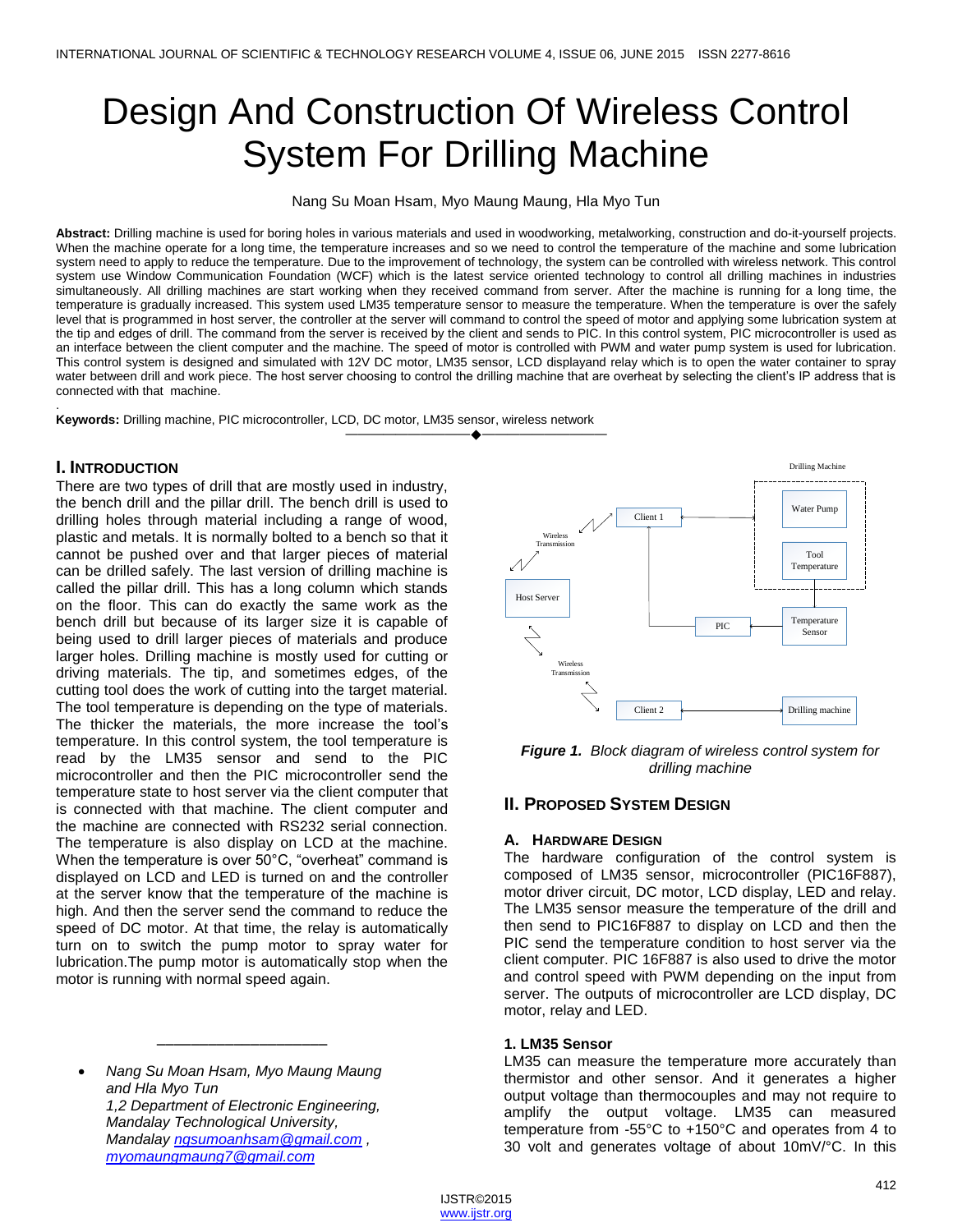system, LM35 sensor is placed near the drill to measure the tool temperature.



*Figure 2. LM35 Sensor*

#### **2.12 V DC Motor**

DC motor is used to running the drilling machine. The system used brushless DC motor because it is simpler than brushed motor. The speed of motor is controlled by microcontroller. The motor is supplied with 12V and IRFZ44N is used as an interface between the motor and the PIC. A 12V DC motor will operate down below 6V or up to over 15 or more. At a high voltage the speed & torque will be higher but the DC Motor upper voltage range is limited by rotational force & heat. The best way to lower a DC Motor speed is to use the Pulse Width Modulation (PWM) where full voltage is applied.

# **3. LCD Display**

LCD displays utilize two sheets of polarizing material with a liquid crystal solution. A 16x2 alphanumeric LCD is used to display temperature state in this system.



*Figure 3. 16 x 2 LCD display*

# **4. Microcontroller**

This system used PIC 16F887 microcontroller because its features make it ideal for more advanced level A/D applications in automotive, industrial, appliances or consumer applications. The whole system is controlled by PIC microcontroller. Figure 4 shows the pin of PIC 16F887 that used in this control system.



*Figure 4. Pin assignment of microcontroller*

## **5. Relay**

A [relay](http://www.buildcircuit.com/how-to-use-a-relay/) is an electrically operated switch. Current flowing through the coil of the relay creates a magnetic field which attracts a lever and changes the switch contacts. The coil current can be on or off so relays have two switch positions and they are double throw (changeover) switches. In this system, the relay is used as a switch to open the pump motor of water container when the speed of motor is reduced. The relay is automatically off when the motor is running with normal speed again.



*Figure 5. 12V relay*



*Figure 6. Overall circuit diagram*

#### **B. WIRELESS NETWORK DESIGN**

The host server and client are connected in wireless transmission via software router and the program are written with WCF library service. WCF library service is the latest oriented technology and it can allow a chat server to connect with two or more clients to communicate or exchange data in real time.A WCF client connects to WCF server via an endpoint, an endpoint has an address and binding properties that specify how the data will be transferred. An advantage of using WCF is that WCF support more protocol than other services and there is no need to make much change in code for implementing the security model and changing the binding, only small change will need for requirements In WCF service, messages are sent between end points which define all the information required for the message exchange. WCF library service is designed to offer a manageable approach to creating server and multi-clients application. So, it is suitable to use WCF service in this control system.

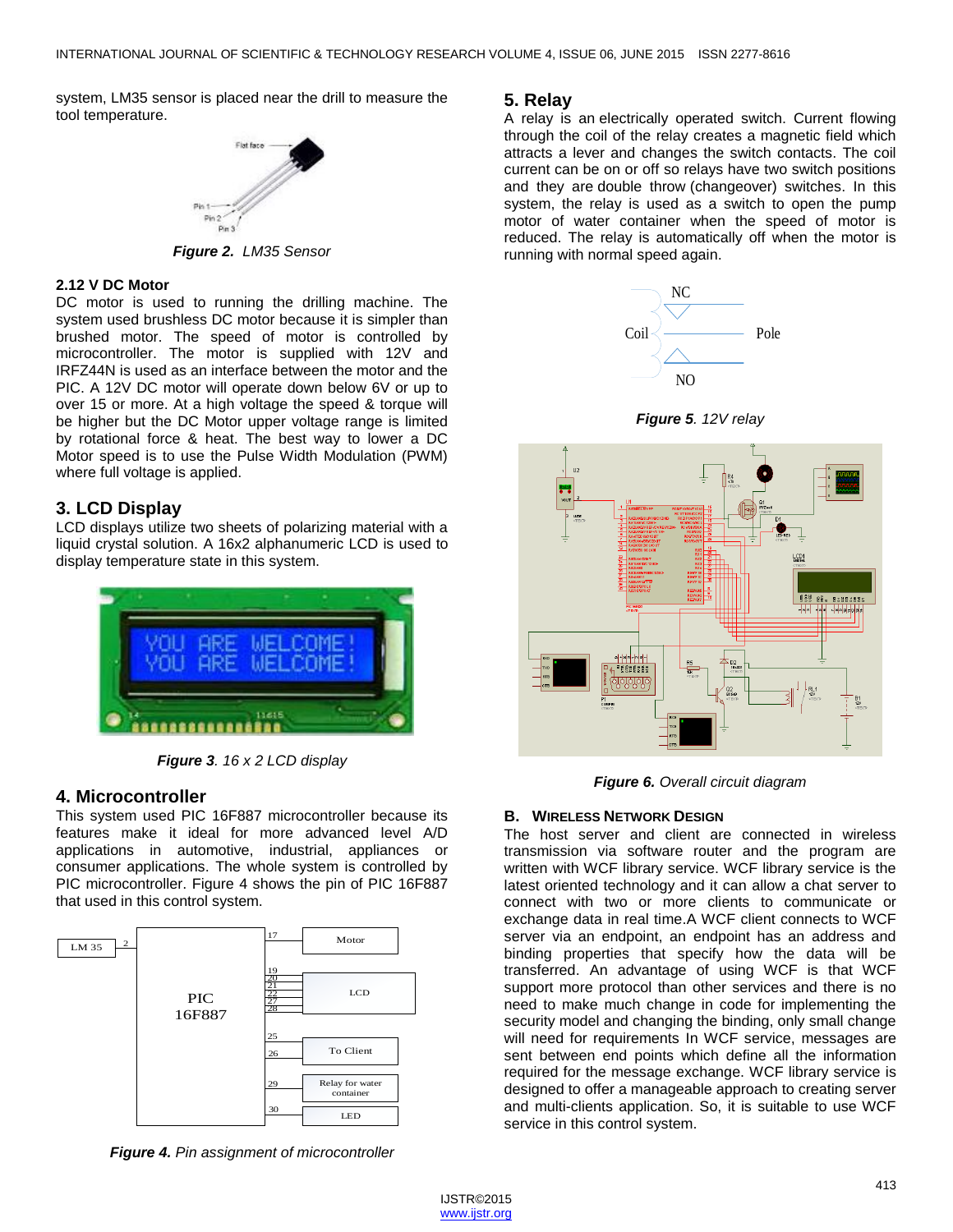



# **III. SOFTWARE IMPLEMENTATION**



**Figure 8**. Flowchart of PIC program

To implement the actual algorithm in the PIC16F887 microcontroller, the MikroC Pro complierwith debugger is used. To use this complier, we have to initialize and register the I/O ports before the run time module. The registers that need to initialize are watchdog timer, event manager and auxiliary register addressing. Figure 8 shows the flowchart of the algorithm for microcontroller. Frist, we have to initialize the required registers, I/O ports and LCD and get inputs from sensor and server. The temperature is display on LCD as soon as the motor is started running. The speed of motor is control with PWM signals. When temperature is over 50°C, "overheat" display on LCD, LED is turned on and the controller at the server will send command to reduce the speed of motor. At that time, the relay turn on and the water container is opened for cooling drill. So, the temperature is gradually decrease. When the drill is cold and the temperature is decrease to about 45°C, the controller at the server send the command to run the motor with normal speed again. The server can also send command to stop the motor when the temperature is too high. PIC is also used as an interface between the client and the machine.

# **IV. SIMULATION RESULTS**

The wireless control system for drilling machine is simulated in Proteus software. According to the components used in simulation, the prototype of drilling machine can be constructed. In real time, the PIC microcontroller is supplied with 5V and the DC motor is supplied with 12V. The relay is used as a switch for lubrication system. The following figures showthe simulation result for wireless control of drilling machine in Proteus software.





Figure 9 shows the GUI design at host server. The design used three instructions to control drilling machine, "1" to start the motor, "2" to slow the speed of motor and "3" to stop motor. The controller must choose the IP address of the client that need to control. Figure 8 show the GUI design at the client. The client is connected with the drilling machine. The simulation of drilling machine is shown in Proteus software. Figure 11 shows the condition when thetemperature is lower than 50°C. The motor is running with normal speed. The LED does not turn on and the relay is in the original state. The relay is supplied with 12V and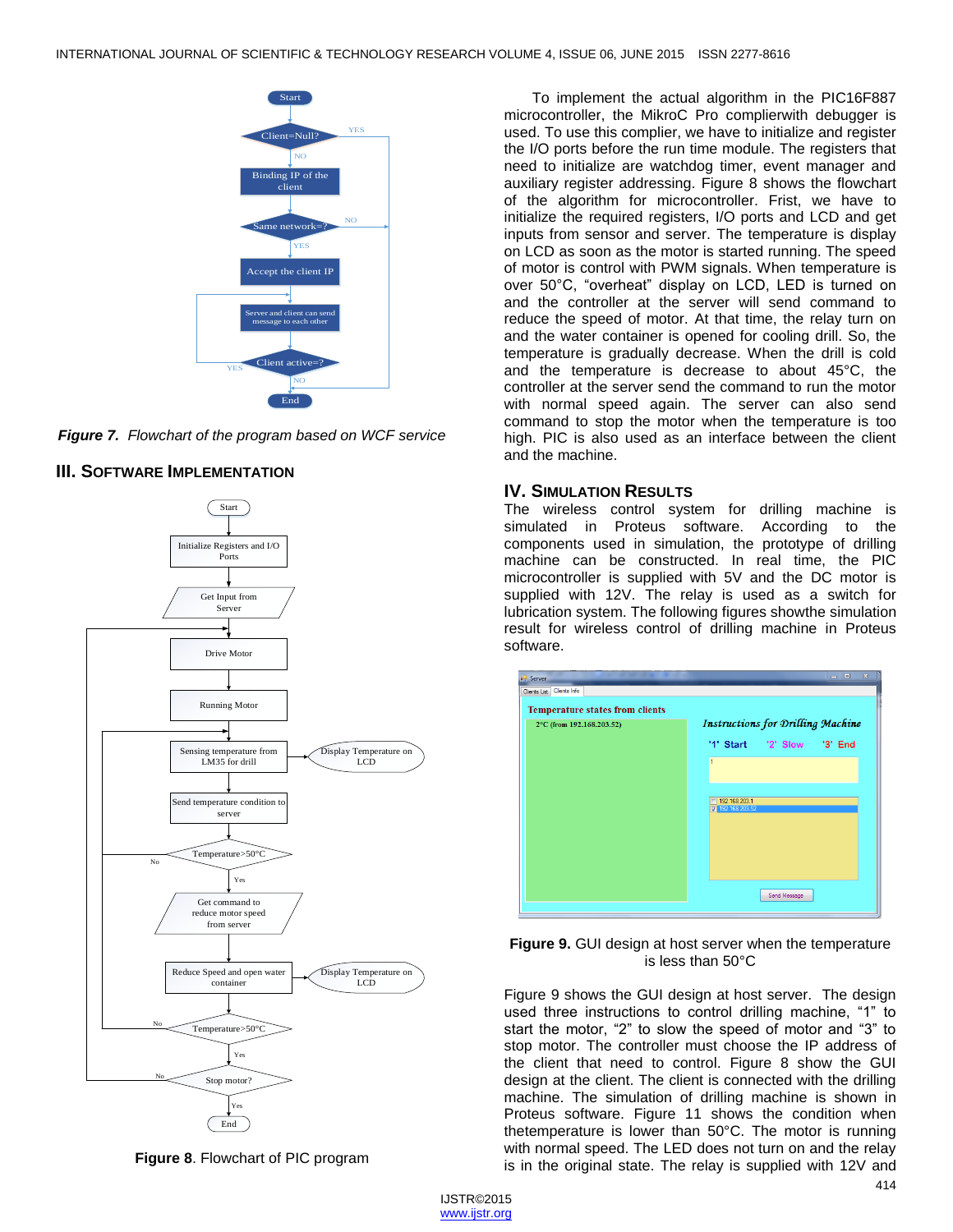interface with PIC through 1N4001 diode and BC549 transistor.



*Figure 10. GUI design at client when the temperature is lower than 50°C*



*Figure 11.Simulation result when the temperature is lower than 50°C*

When the temperature is over 50°C, "overheat" command is displayed on LCD, LED turn on at the machine and the controller at the server have to send the command "2" to the machine to reduce the speed of motor. So, the motor running with PWM of half duty cycle as soon as it received "2" from server. At that time, the relay is on and then the water pump system is start working.



*Fig. 12 GUI design at host server when the temperature is over 50°C*



**Figure 13.** GUI design at client when the temperature is over 50°C



*Figure 14. Simulation result when the temperature is over 50°C*

## **V. HARDWARE RESULTS**

The figure 15 show the hardware construction of wireless control system for drilling machine. The machine is connected to the client computer via RS 232 serial connection. It is connected to Rx and Tx pin of PIC microcontroller. The machine start running when it get command "1" from server and change the speed when it get command "2" and stop the motor from running when "3" is received. Figure 15 show when "2" is received from server and the motor is running. The temperature is over 50°C and the relay switch the pump motor for lubrication.



*Figure 15. Prototype of drilling machine that connected with client computer*